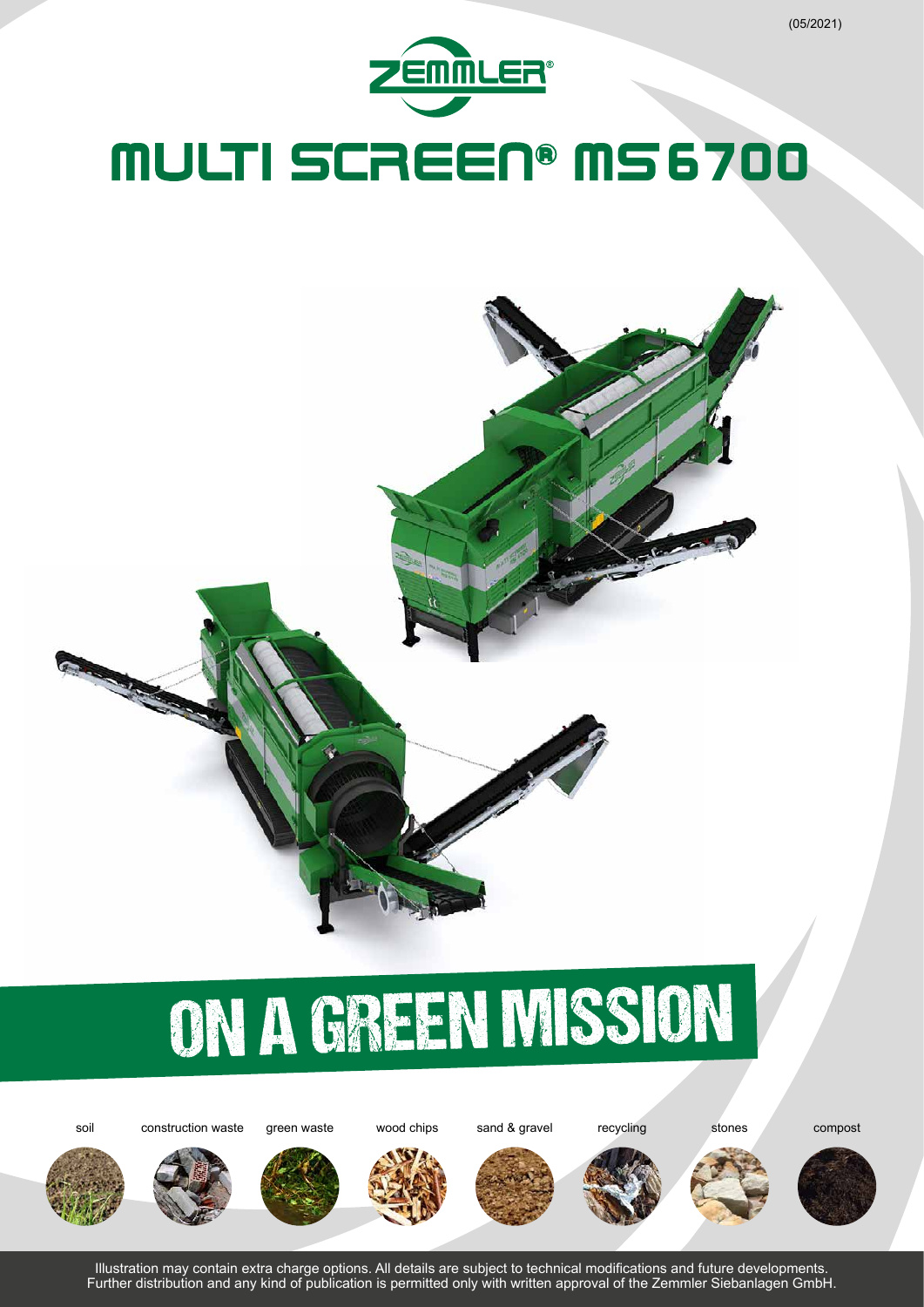

#### **OPTIONS**





- single - punched - and more

different trommels: - conic



**TopSpin PreCleaner** 



Reversible cooler for hydraulic oil cooler incl. reverse control and reversible cooler for diesel engine

Flood lamps







Outer wire screens

Bisection of the<br>inner trommel approx.  $75 \times 75$  mm

Hydraulic support feet (requires re-<br>mote control)

Abrasion plates for the feeder

optional 2 to 80 mm

Inner wire screens optional 2 to 80 mm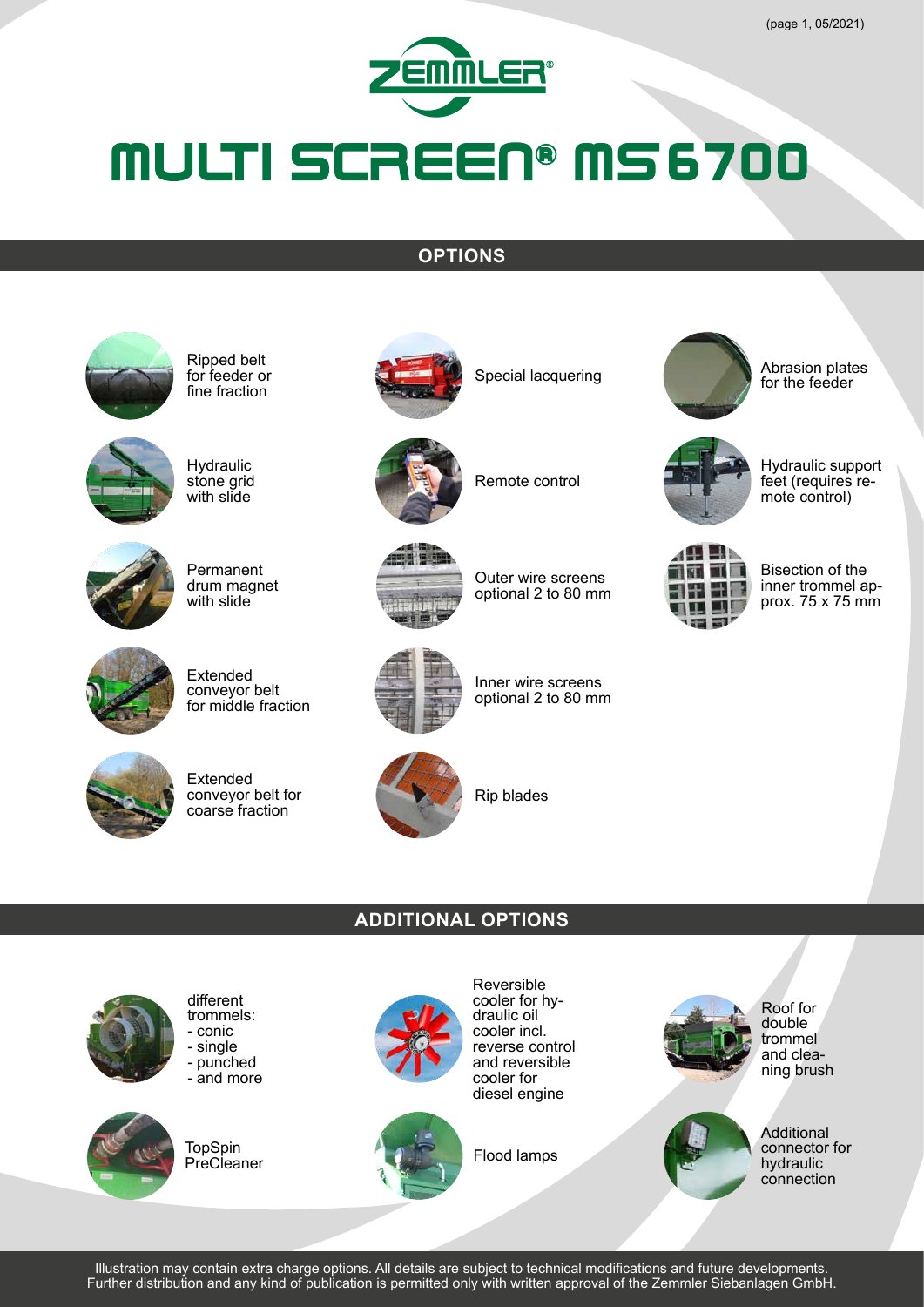

#### **TECHNICAL DESCRIPTION 1**

| <b>Base frame:</b><br>longitudinal beam: double T-profile steel,<br>height approx. 300 mm |                                                                                                                                                                       |  | <b>Conveyor belt fine fraction:</b><br>belt width:<br>650 mm<br>hydraulic foldable                                                                              |                                                                                                                                                                                                                                 |  |  |  |
|-------------------------------------------------------------------------------------------|-----------------------------------------------------------------------------------------------------------------------------------------------------------------------|--|-----------------------------------------------------------------------------------------------------------------------------------------------------------------|---------------------------------------------------------------------------------------------------------------------------------------------------------------------------------------------------------------------------------|--|--|--|
| chassis:<br>tires:                                                                        | 2 x 9 t Leaf spring axles Gigant<br>underrun and side protection<br>4 x 385 / 55 R 22,5                                                                               |  | drop off side:                                                                                                                                                  | left<br>drop off height: approx. 3,410 mm                                                                                                                                                                                       |  |  |  |
| brake:                                                                                    | two circuit compressed air breaks<br>with ABS                                                                                                                         |  | Belt beneath double drum, fine fraction<br>1,100 mm<br>belt width:                                                                                              |                                                                                                                                                                                                                                 |  |  |  |
| Remodeling on 25 km/h- axle possible                                                      |                                                                                                                                                                       |  | <b>Conveyor belt middle fraction:</b>                                                                                                                           |                                                                                                                                                                                                                                 |  |  |  |
| Feeder:<br>cubage:<br>loading height: 3,120 mm<br>loading length: 3,650 mm                | $5.5 \text{ m}^3$                                                                                                                                                     |  | belt width:<br>drop off side:                                                                                                                                   | 650 mm<br>hydraulic foldable<br>right<br>drop off height: approx. 2,300 mm (standard)<br>approx. 3,385 mm (extended conveyor                                                                                                    |  |  |  |
| <b>Feeding belt:</b><br>belt width:<br>belt length:                                       | 1.000 mm<br>3.600 mm                                                                                                                                                  |  |                                                                                                                                                                 | belt)<br><b>Conveyor belt coarse fraction:</b>                                                                                                                                                                                  |  |  |  |
| belt type:<br>speed:<br>profile belt:                                                     | plain<br>adjustable<br>optional                                                                                                                                       |  | belt width:<br>drop off side:                                                                                                                                   | 800 mm<br>hyrdraulic foldable<br>rear<br>drop off height: approx. 2,140 mm (standard)                                                                                                                                           |  |  |  |
| surface:                                                                                  | <b>Double trommel:</b>                                                                                                                                                |  |                                                                                                                                                                 | approx. 3,010 mm (extended conveyor<br>belt)                                                                                                                                                                                    |  |  |  |
| inner:<br>outer:<br>drum length:                                                          | 24.5 $m2$<br>$22.1 \text{ m}^2$<br>drum diameter: 1,500 mm (inner)<br>drum diameter: 2,000 mm (outer)<br>5,200 mm<br>trommel drive: direct over chain and chain wheel |  | <b>Screen material:</b><br>sand, saw dust, wood chips, compost, soil, coal and<br>cinder, construction waste and recycling materials,<br>stones and gravel sand |                                                                                                                                                                                                                                 |  |  |  |
| Mesh sizes:<br>inner:<br>outer:                                                           | 80 x 170 mm (standard)<br>exchangeable wire screens,<br>$2 - 80$ mm<br>screen change function by means of remote control                                              |  | 3 fractions:<br>fine fraction:                                                                                                                                  | 2 - 80 mm, on demand<br>middle fraction: 2 - 80 mm up to 170 mm<br>coarse fraction: ex 170 mm (standard)                                                                                                                        |  |  |  |
| <b>Cleaning brush:</b>                                                                    |                                                                                                                                                                       |  | Remodeling to 2 product trommel possible:<br>Shortened inner trommel, omission of belt of coarse                                                                |                                                                                                                                                                                                                                 |  |  |  |
| diameter:                                                                                 | 500 mm, with own drive                                                                                                                                                |  | product<br>1.000mm                                                                                                                                              | Shortened inner trommel, omission of middle product,<br>widened & extended conveyor of coarse product 4.500 x<br>Single trommel, omission of middle product, widened &<br>extended conveyor of coarse product 4.500 x 1.000 mm) |  |  |  |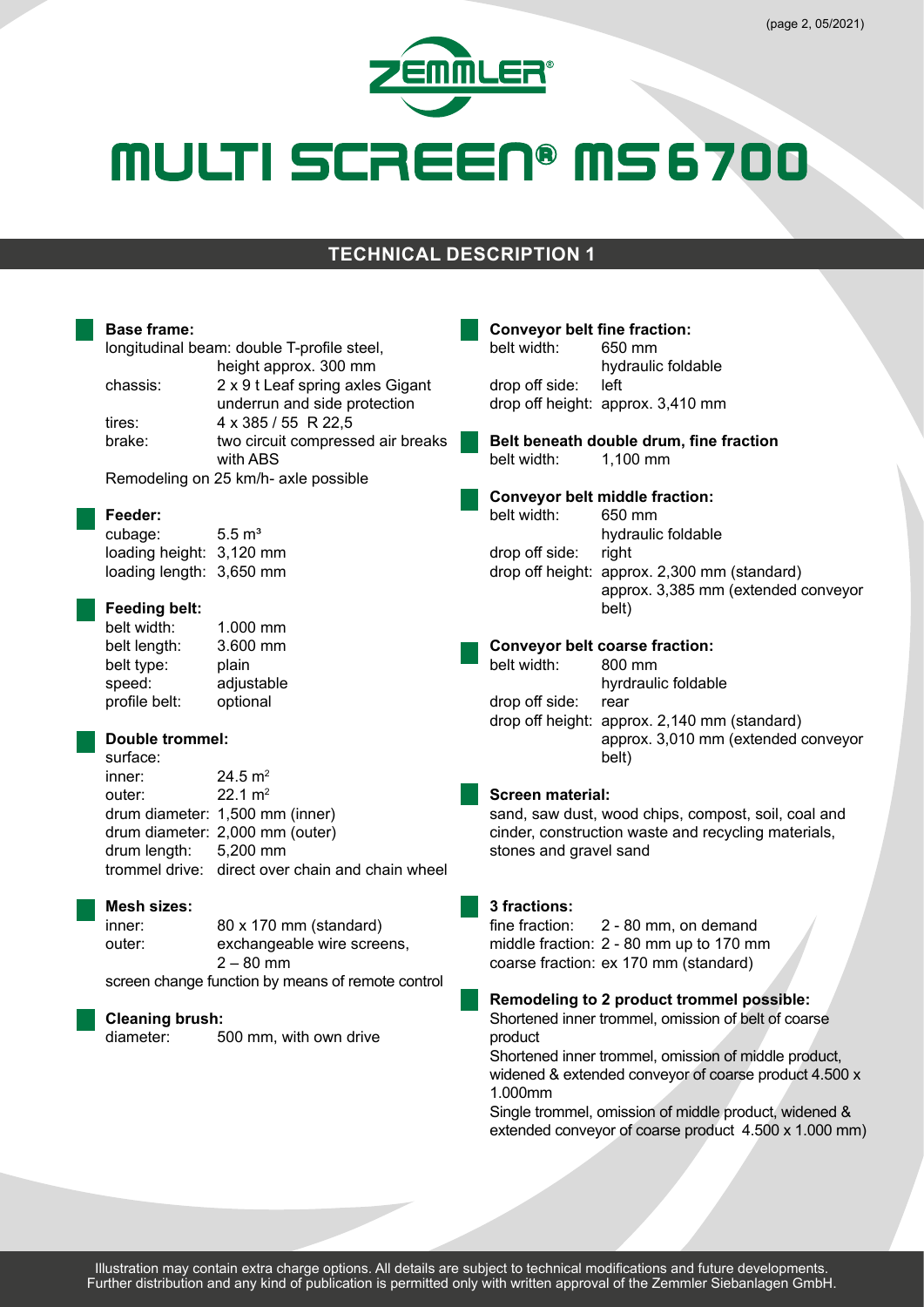

### **TECHNICAL DESCRIPTION 2**

| <b>Chassis options:</b> |                                                                                                                                       |                                                                                   |                                                                       |  | Weight:                                                                                                                                                                             |                                                                       |                                                                                                  | approx. 16,000 kg<br>(standard equipped machine)         |  |  |
|-------------------------|---------------------------------------------------------------------------------------------------------------------------------------|-----------------------------------------------------------------------------------|-----------------------------------------------------------------------|--|-------------------------------------------------------------------------------------------------------------------------------------------------------------------------------------|-----------------------------------------------------------------------|--------------------------------------------------------------------------------------------------|----------------------------------------------------------|--|--|
|                         |                                                                                                                                       |                                                                                   | On wheels (standard)<br>Track drive (requires<br>remote control Maxi) |  | <b>Pulling device:</b><br>drawbar eye Ø 50 mm, according to ISO 1102<br><b>Dimensions:</b>                                                                                          |                                                                       |                                                                                                  |                                                          |  |  |
|                         |                                                                                                                                       |                                                                                   |                                                                       |  |                                                                                                                                                                                     |                                                                       |                                                                                                  |                                                          |  |  |
|                         |                                                                                                                                       |                                                                                   | On skids                                                              |  | Transportation:<br>length: 11,451 mm<br>height: 3,976 mm<br>width: 2,550 mm                                                                                                         | Standard                                                              |                                                                                                  | ext. conveyor belt<br>11,609 mm<br>3,994 mm<br>2,550 mm  |  |  |
|                         | Drive concept:                                                                                                                        |                                                                                   |                                                                       |  | Service:                                                                                                                                                                            |                                                                       |                                                                                                  |                                                          |  |  |
|                         | diesel-hydraulic<br>diesel engine:<br>emission std.:                                                                                  | CATERPILLAR C3.6 74,5 kW<br>2.400 U/m.<br>EU stage V / EPA / CARB Tier 4<br>Final |                                                                       |  |                                                                                                                                                                                     | Standard<br>length: 13,109 mm<br>width: 11,038 mm<br>height: 3,976 mm |                                                                                                  | ext. conveyor belt<br>14,563 mm<br>11,038 mm<br>3,976 mm |  |  |
|                         | drive:<br>tank capacity:<br>diesel-electric                                                                                           | oilpumps & oilmotors<br>2001/201AdBlue                                            |                                                                       |  | Capacity:                                                                                                                                                                           |                                                                       | $20 - 120$ m <sup>3</sup> /hour,<br>depending on condition of material,<br>mesh size and feeding |                                                          |  |  |
|                         | emission std.:<br>drive:<br>tank capacity:                                                                                            | EC-NRMM Stage III B<br>Current synchron generator<br>& electric motors<br>200     |                                                                       |  | Colour / Coats:                                                                                                                                                                     |                                                                       |                                                                                                  |                                                          |  |  |
|                         | external power supply possible (depending on<br>country specific current / in combination with diesel-<br>electric or electric drive) |                                                                                   |                                                                       |  | polyurethane one-coat topcoat<br>silo, engine cover and side covers:<br>RAL 6001 green<br>chassis, screening drum:<br>RAL 7022 umbra grey<br>conveyor belt frame:<br>hot galvanized |                                                                       |                                                                                                  |                                                          |  |  |
|                         | electric                                                                                                                              |                                                                                   |                                                                       |  |                                                                                                                                                                                     |                                                                       |                                                                                                  |                                                          |  |  |

connected load: approx. 50 kVA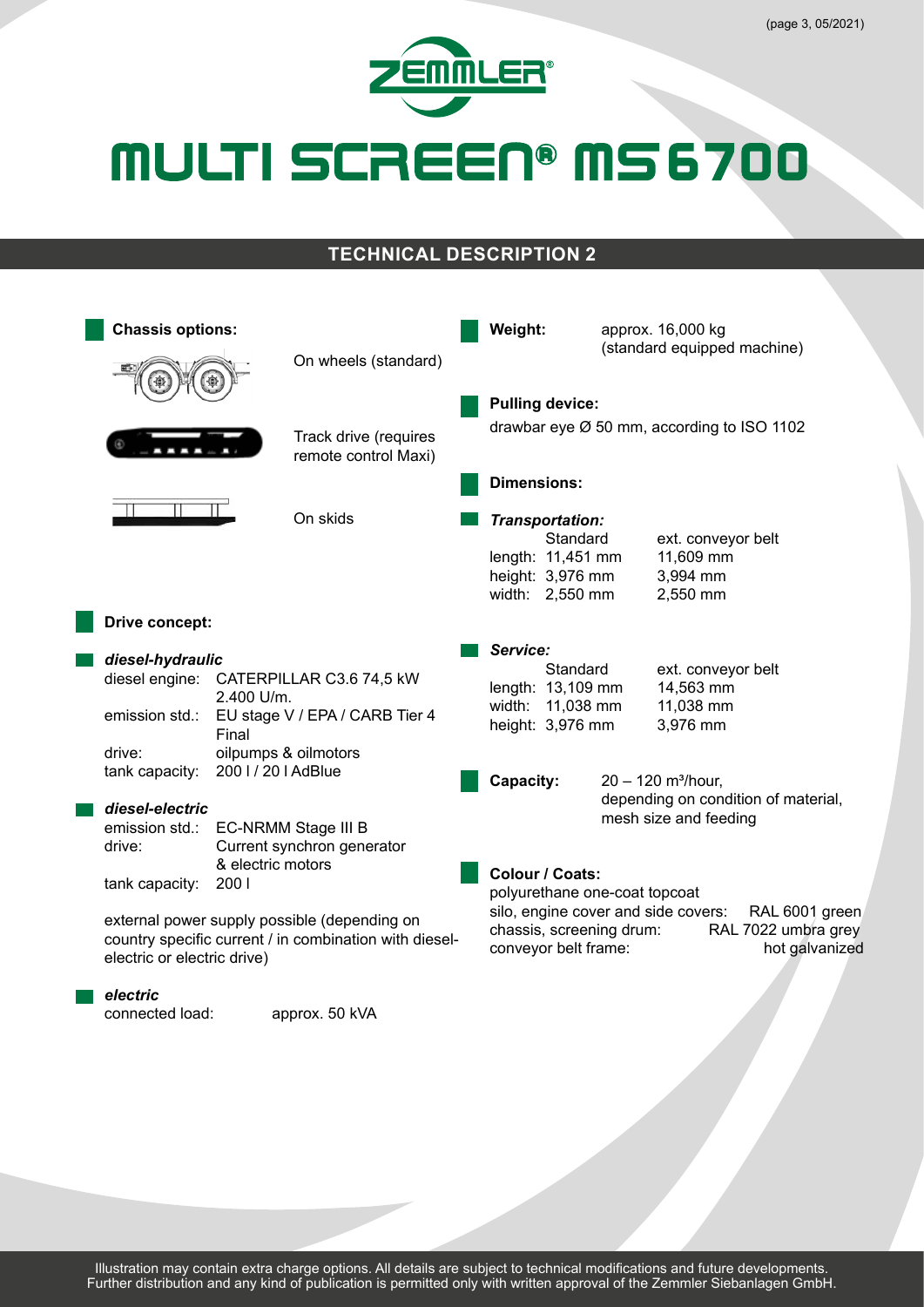

#### **DIMENSIONS EXTENDED CONVEYOR BELTS**

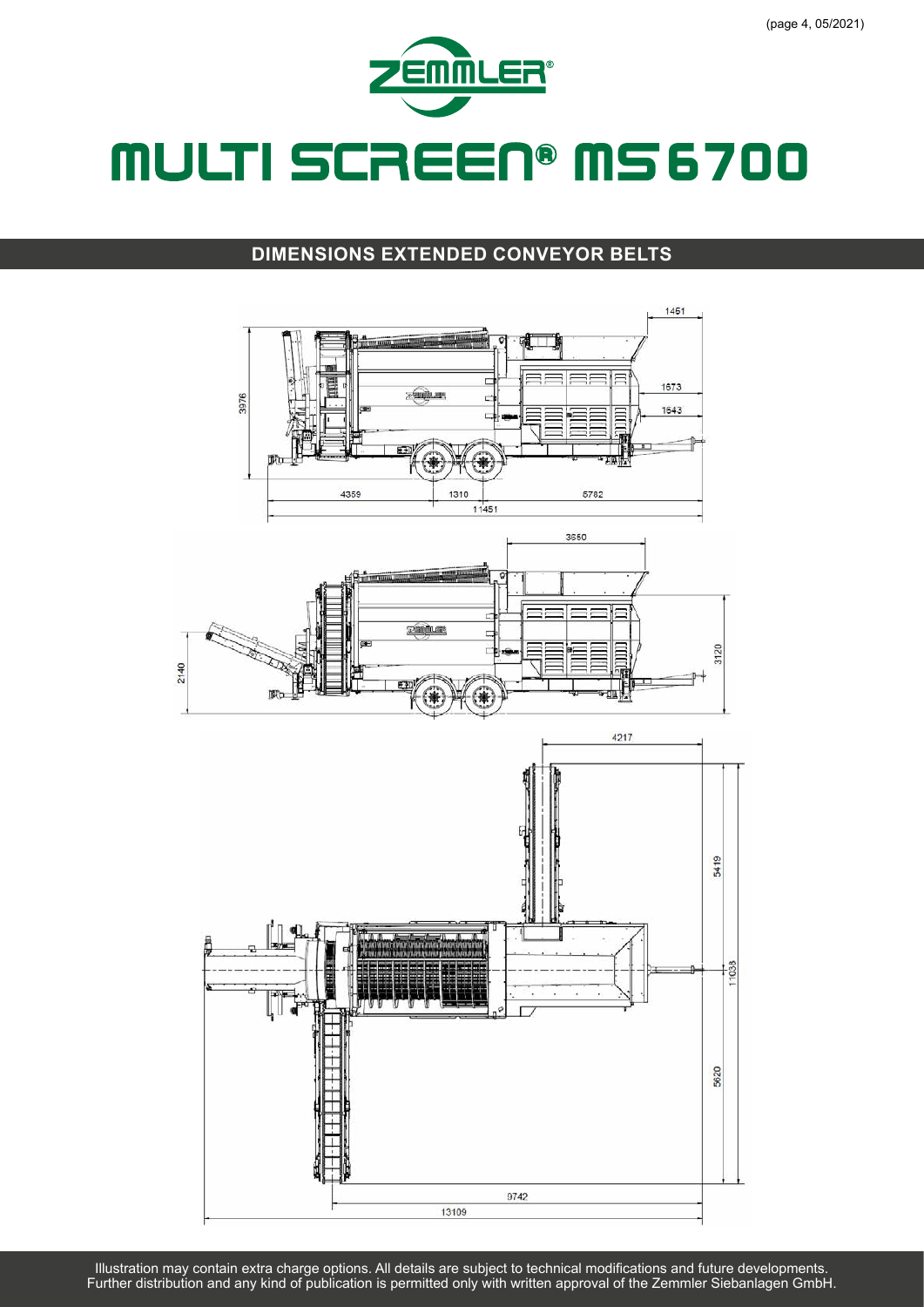

#### **DIMENSIONS EXTENDED CONVEYOR BELTS**